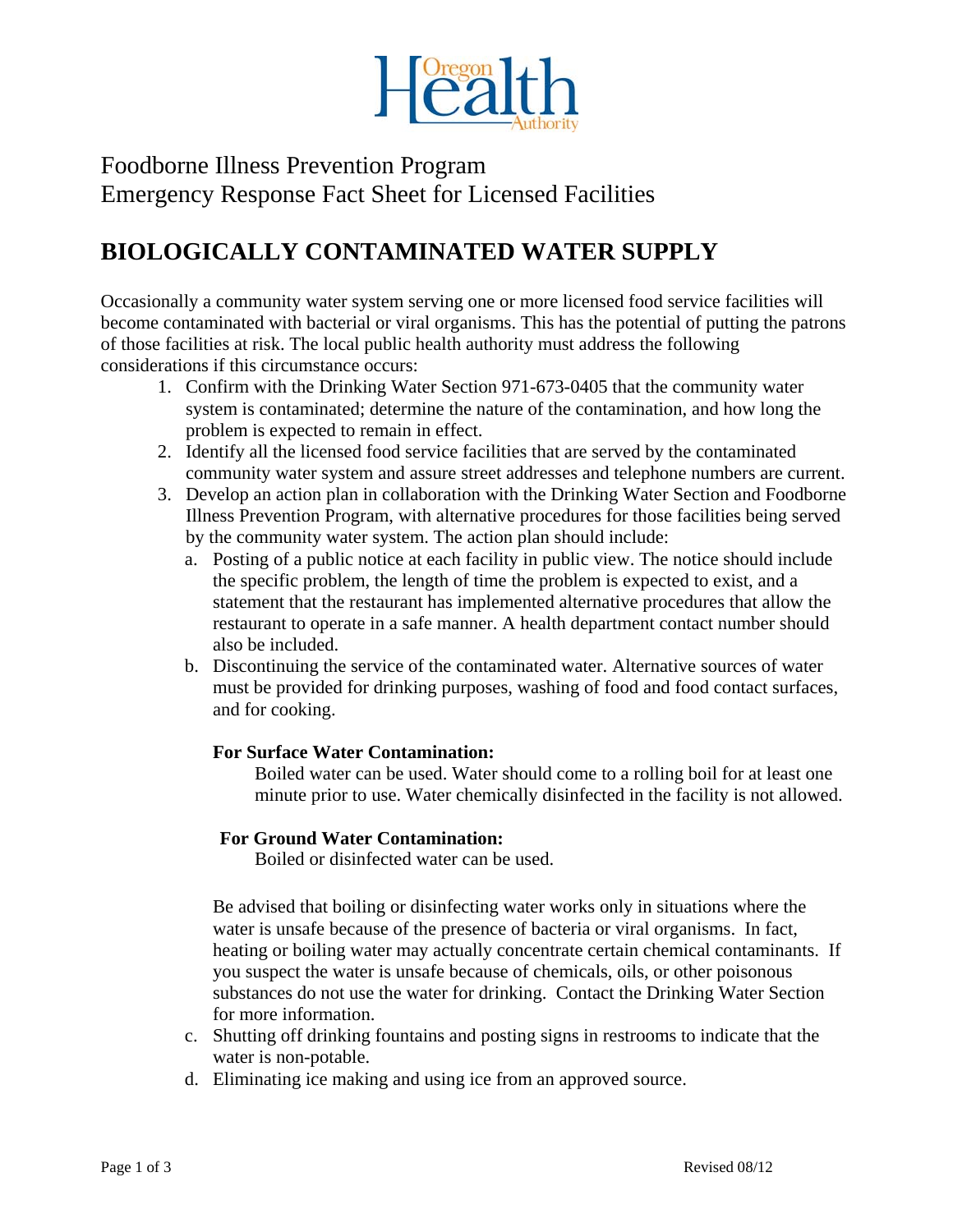- e. Pre-mix soda machines can be used. However, post-mix soda machines and coffee machines that do not boil the water as part of the brewing process cannot be used.
- f. Contaminated water may be used to flush toilets and to clean floors, walls, or ceilings.
- g. Encouraging operators to use disposable dishware and flatware. The appropriateness of using the contaminated water for dishwashing depends upon the method the restaurant uses, and the type of contamination:

#### **Surface Water Contamination:**

High temperature dishwashing machines that are working correctly can be used.

Low temperature dishwashing machines **cannot** be used for dishwashing. The three-compartment sink method can be used if potable water from an uncontaminated source or boiled water is used for **all three steps.**

#### **Ground Water Contamination:**

All three dishwashing methods are acceptable as long as they are done properly.

- h. Handwashing must be performed with potable water from an uncontaminated source or boiled water. A temporary arrangement for handwashing should be set up using a 5-gallon food grade container for water storage, which has a valve that provides a constant flow of water. A waste container should be provided for wastewater or the water container should drain into an appropriate sink
- i. Encouraging operators to minimize their menu items and to focus on those items that do not require a great deal of water for preparation.
- 4. Contact each of the facilities by phone or in person to counsel them regarding the action plan and alternative procedures:
	- a. Encourage operators that may have difficulty meeting the actions and alternatives to close voluntarily.
	- b. Require operators that cannot meet the conditions of the action plan to close their facilities until the water system's contamination is eliminated.
	- c. Document all contacts with facilities regarding the implementation of the alternative procedures. Also document whether the operator agreed to implement the alternative procedures in lieu of closure.
- 5. Spot check a sample of the facilities to assess how well the action plans and alternative procedures have been implemented. Be prepared to close those facilities not using alternative methods.
- 6. Coordinate with the water system operator and the Drinking Water Section to assure that the supply is adequately sanitized after the system is repaired and before water is served to the public.

If water is hauled in and stored at the facility, make sure that this is done in a safe and sanitary manner. Point of use or point of entry treatment devices may be an acceptable interim measure, depending upon the contaminant of concern. A list of approved devices can be obtained from the Drinking Water Section if this is an option.